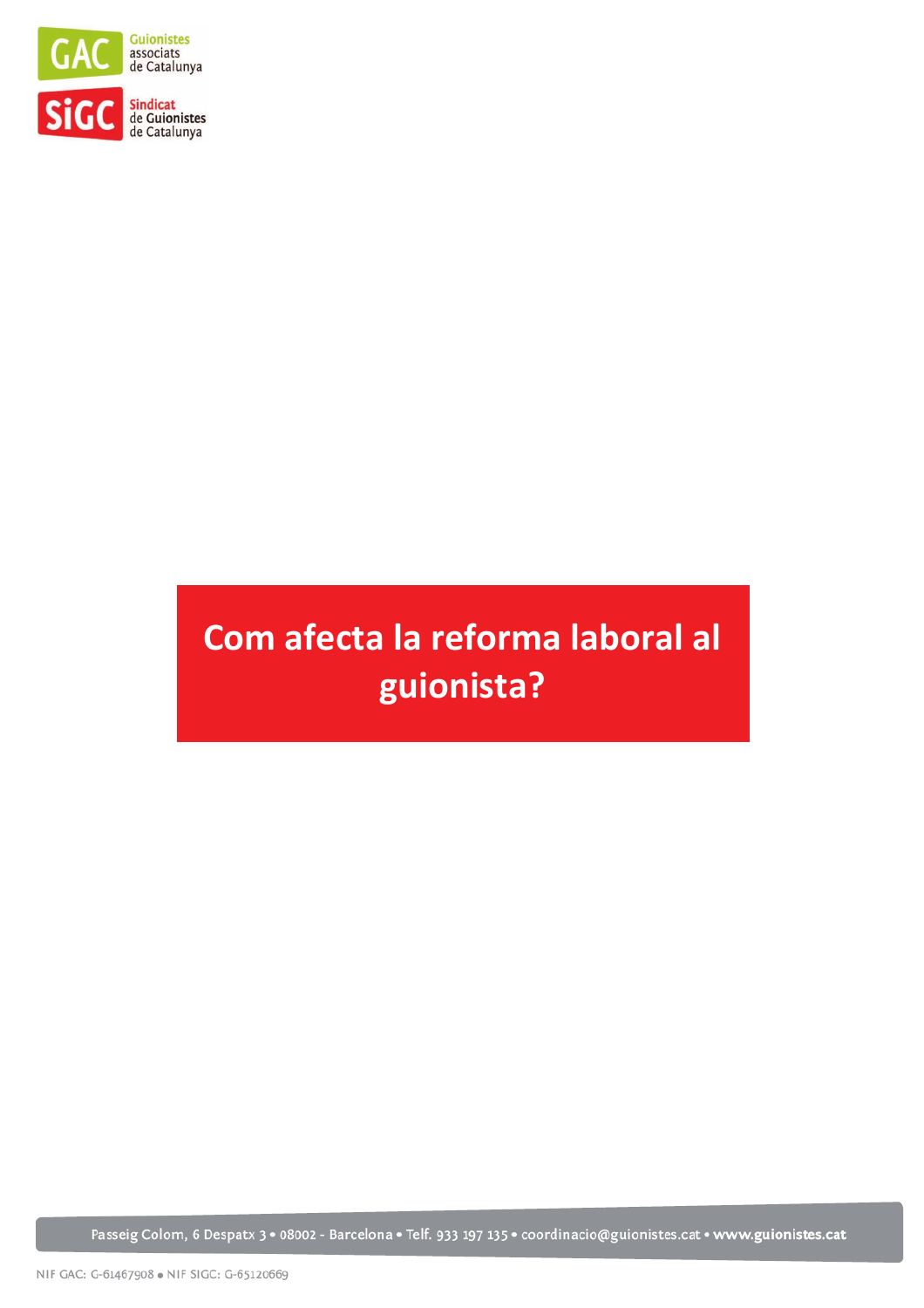

# **TREBALLADORS AUTÒNOMS**

La gran majoria de guionistes són treballadors autònoms i bona part d'ells tenen l'especificitat que les factures que emeten no porten IVA. En consequència, no han de fer la declaració d'aquest impost cada trimestre o cada any com la gran majoria d'aquest col·lectiu.

D'altra banda, també es contempla la possibilitat de poder emetre factures sense estar d'alta d'autònoms. Aquest cas és legal (tot i que no se li ha donat gaire publicitat perquè no interessa) sempre i quan el que es factura no superi el salari mínim interprofesional.

Cada mes han de pagar una quota a la Seguretat Social. Segons la quota que paguen, cotitzen una quantitat o una altra (el que paguen és un 26,5% del que cotitzen). Aquesta xifra és la que permet calcular els diners que percebrà el treballador autònom si es queda a l'atur, si es posa malalt o es jubila. La relació, aquest 2011, és la següent:

| Quota                                         | Cotització     |
|-----------------------------------------------|----------------|
| 254,21 (quota mínima)                         | 850,20 euros   |
| 274,03 (quota mínima per a majors de 50 anys) | 916,50 euros   |
| 503,13 (quota màxima per a majors de 48 anys) | 1.682,70 euros |
| 965,80 (quota màxima)                         | 3.230,10 euros |

# L'atur

Des d'aquest 2011, els autònoms tenen dret a cobrar la prestació de l'atur. Després d'anys de reivindicacions i davant d'una crisi econòmica que ha deixat molts autònoms a l'estacada, el govern espanyol es va posar les piles i va aprovar el projecte de llei que permet a aquest col·lectiu cobrar un subsidi un cop es queda sense activitat.

Però, atenció, no tots els autònoms tenen dret a cobrar l'atur. Només hi tenen dret aquells que paguin la cobertura per accidents laborals. Això encareix la quota, però suposa una assegurança en cas que vagin maldades. Aquesta quota no és la mateixa per a tots els autònoms, sinó que varia segons el risc de tenir un accident que tingui cada professió. En el cas dels guionistes, la Seguretat Social considera que el risc és molt baix, per tant, la quota també és molt baixa.

A partir d'ara, tots els autònoms que es donen d'alta, ja estan obligats a pagar la cobertura per accident laboral. En canvi, no és obligatori pels que ja estan donats d'alta des de fa temps. Si un guionista decideix donar-se de baixa durant un temps perquè no facturarà, un cop es torni a donar d'alta, no estarà obligat a pagar la quota perquè no constarà com una alta nova.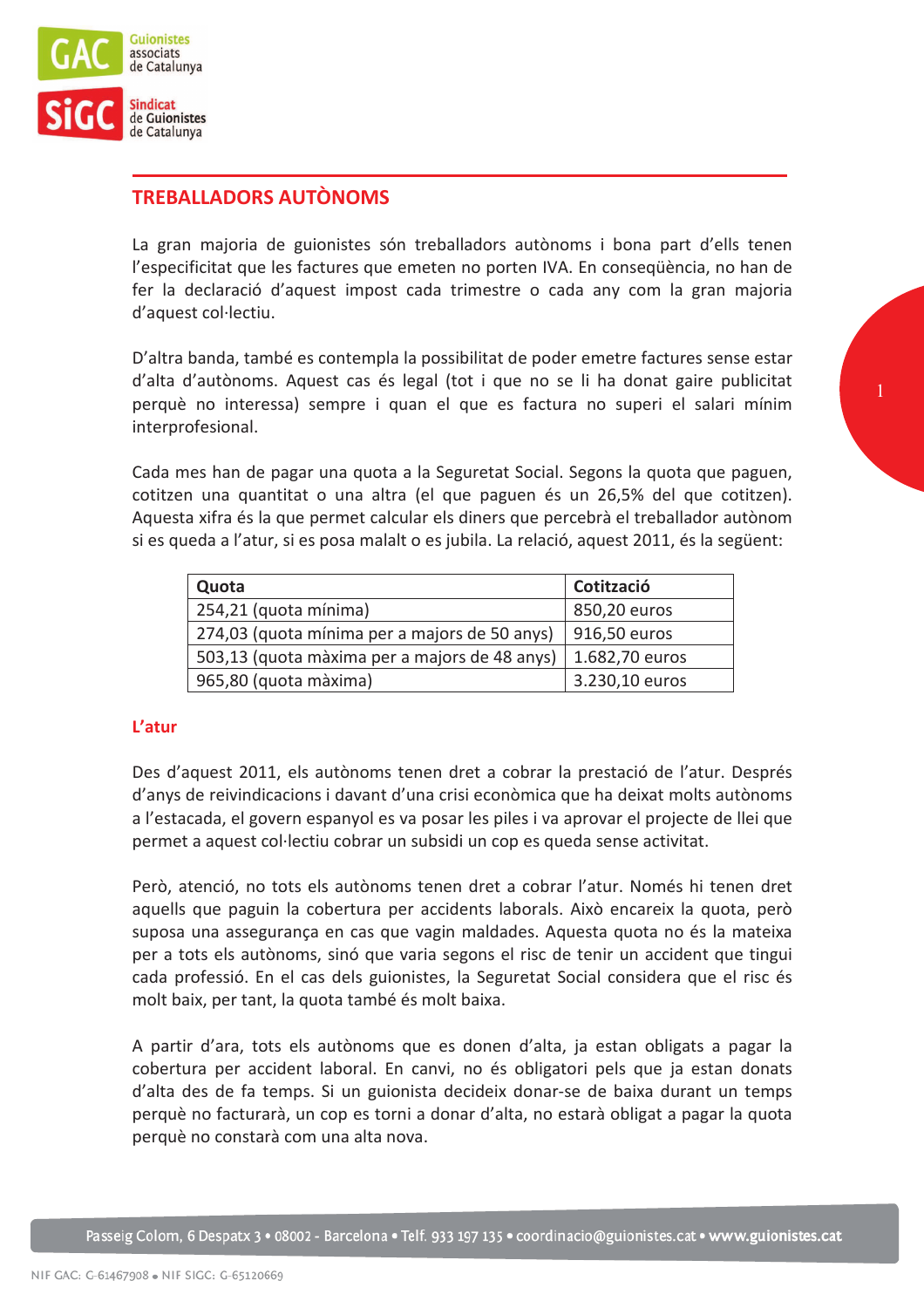

Exemple 1: ens imaginem un guionista de 32 anys que per estalviar-se diners paga la quota mínima (254,21 euros) i que ha cotitzat 43 mesos.

|                                                       | Amb quota per accident<br>laboral | Sense<br>quota<br>per<br>accident laboral |
|-------------------------------------------------------|-----------------------------------|-------------------------------------------|
| <b>Base de cotització</b>                             | 850,20                            | 850,20                                    |
| Quota que va a la<br>Seguretat Social<br>(un<br>26,5% | 225,30                            | 225.30                                    |
| Quota<br>que va a la<br>mútua                         | 54,14                             | 28,91                                     |
| <b>TOTAL</b>                                          | 278,44                            | 254,21                                    |

NOTA: La quota que es paga a la mútua en el cas del treballador autònom que paga una cobertura per accidents laborals es calcula amb 3 parts diferenciades: un 3,30% del que es cotitza (850,20 euros); un 2,20% és la quota per cessament d'activitats i la quota per accident laboral que és una tarifa que ja va amb l'epígraf amb el que s'està inscrit a autònoms (en aquest cas són 10,63 euros).

Aquesta és la forma detallada. Però n'hi ha una de més simple. Es pot fer un càlcul molt aproximat: el que es paga cada mes és un 33% del que es cotitza a la Seguretat Social.

**Exemple 2:** tornem a agafar el mateix cas, el del guionista de 32 anys que ha cotitzat 43 mesos i que paga la quota mínima (254,21 euros).

| Base de cotització | Quota cobertura accident laboral |
|--------------------|----------------------------------|
| 852,20             | 33%                              |
| <b>TOTAL</b>       | 280,50                           |

És un càlcul aproximat, però que, com es pot comprovar, no s'allunya gaire del càlcul real.

Quotes a banda, per tenir dret a cobrar l'atur, també cal haver cotitzat durant un temps al règim d'autònoms. Hauran d'haver treballat 43 mesos per tenir dret a cobrar l'atur durant mig any. Si han treballat entre 43 i 48 mesos, el podran percebre durant 8 mesos, i si han treballat més de 48 mesos, rebran el subsidi durant un any. Aquests mesos no cal que siguin seguits, i es pot haver facturat a una sola empresa o a diverses.

| <b>Mesos treballats</b> | Temps que es podrà cobrar l'atur |
|-------------------------|----------------------------------|
| <43 mesos               | mig any                          |
| $43 - 48$ mesos         | 8 mesos                          |
| >48 mesos (4 anys)      | 1 anv                            |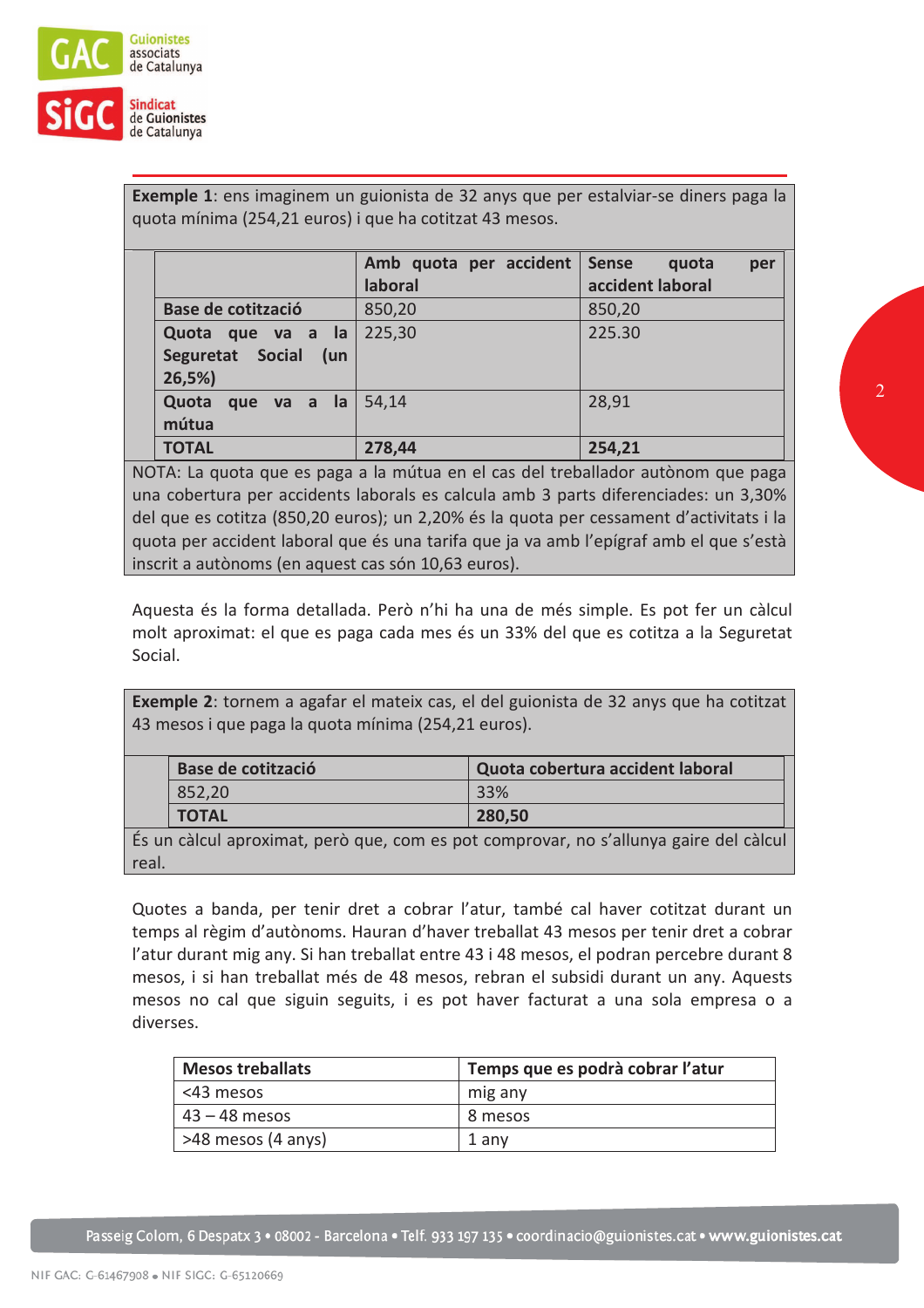

L'excepció a la norma són els autònoms que tenen entre 60 i 64 anys. A aquests, només els cal haver treballat 30 mesos seguits per tenir dret a cobrar l'atur durant 8 mesos.

I quant cobrarà un autònom que es queda a l'atur? Un 70% del que cotitza.

Exemple 3: recuperem el guionista de 32 anys que ha cotitzat 43 mesos i que paga la quota mínima de 254,21 euros.

| Base de cotització |              |
|--------------------|--------------|
| 850,20 euros       | $-30%$       |
|                    |              |
| <b>COBRARÀ</b>     | 594,14 euros |

El càlcul és molt ràpid de fer, però a internet hi ha eines que encara el faciliten més (http://www.paroparaautonomos.com/calculadora.html n'és una d'elles).

# **Jubilació**

Amb la reforma laboral, l'edat de jubilació passa dels 65 als 67 anys. Aquest canvi, però, no s'aplicarà de cop, sinó que es farà de manera progressiva des d'ara i fins el 2027. Això vol dir que cada any (des d'aquest 2011 fins el 2018) l'edat legal de jubilació s'allarga un mes. A partir del 2018, cada any s'allargarà 2 mesos. Així, fins a arribar als 67 anys el 2027.

A tot això, s'hi ha d'afegir que la reforma aprima la pensió dels autònoms. La gran maioria d'aguest col·lectiu paga la guota mínima, i un cop arriba als 49 anys se l'apuia al màxim per cobrar la màxima pensió. A partir d'ara, però, per poder cobrar la màxima pensió, el treballador autònom s'haurà d'apujar la quota com a mínim, als 40 anys (així ho recomanen els experts). I és que amb la reforma del mercat de treball, els càlculs del que ha de percebre una persona quan es jubila han passat dels darrers 15 anys de vida laboral als últims 25.

Com més tard es faci aquest increment, menys repercussió tindrà en el càlcul de la pensió de jubilació. I fer-ho a partir dels 57 anys ja no té sentit perquè no surt a compte. D'altra banda, cotitzar al règim d'autònoms de manera discontinuada també repercuteix negativament a l'hora de jubilar-se. Quant menys temps s'hagi cotitzat, més baixa serà la pensió.

És per aquest motiu, que el més aconsellable és cotitzar sempre, encara que no es facturi. Si se supera el salari mínim interprofesional (que aquest 2011 està fixat en 840 euros mensuals), el més recomanable és pagar religiosament la quota d'autònoms cada mes, encara que sigui la mínima.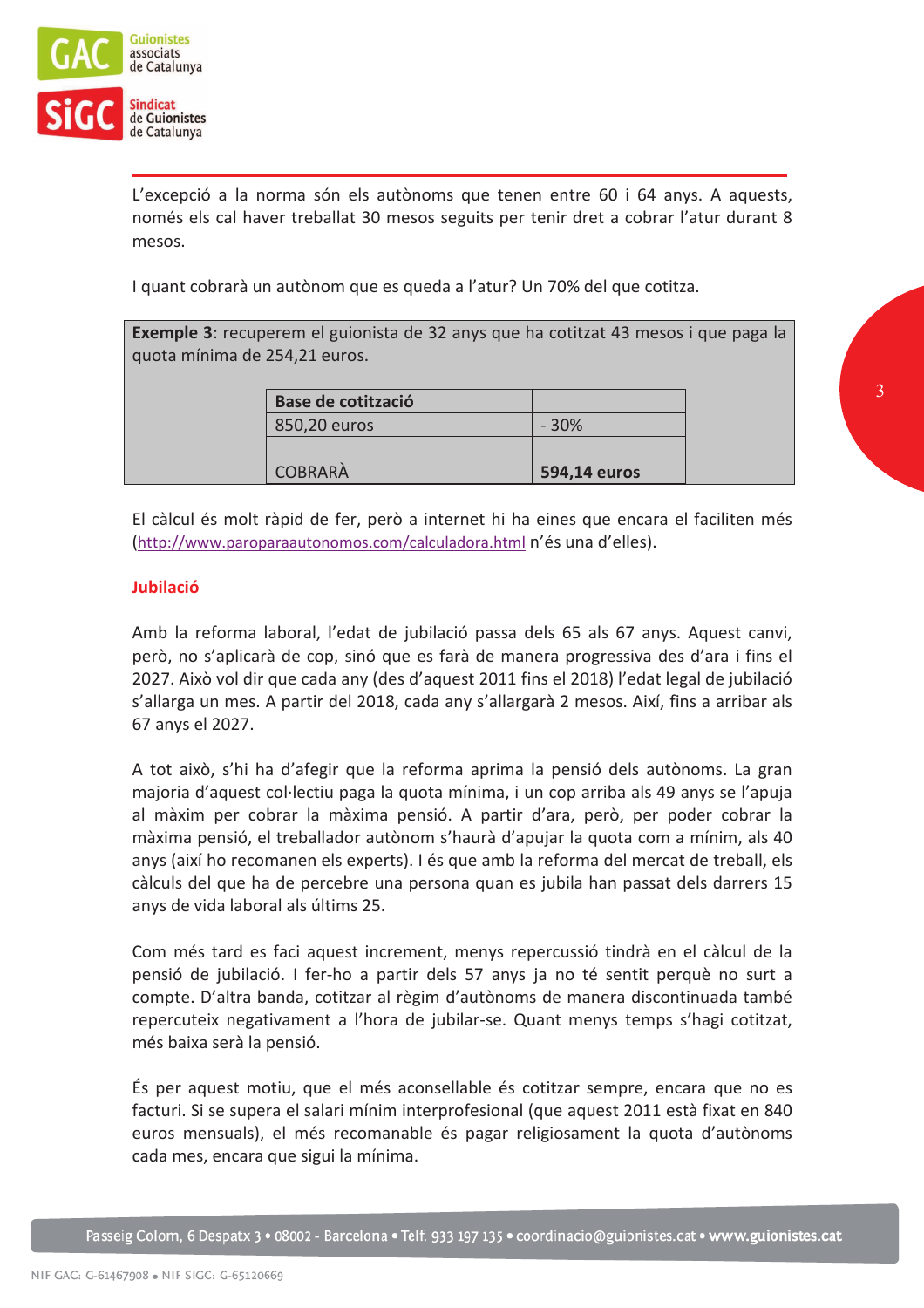

Justament el mes passat, les organitzacions d'autònoms i la Seguretat Social van llançar una campanya perquè els treballadors autònoms paguin una quota que vagi en funció dels seus ingressos. I és que la gran majoria opta per pagar la quota mínima (pensant que tot això que s'estalvia). L'alerta la justifiquen explicant que pagant la quota adequada, el treballador autònom gaudirà d'una pensió més elevada un cop es jubili. Ara, a més, la quota es pot modificar dos cops a l'any, de manera que és més fàcil adequar-la als ingressos que es tenen.

En aquest cas, el càlcul es fa com totes les pensions de jubilació: se sumen totes les bases de cotització dels darrers 25 anys i es divideixen per 300 (que són els tots els mesos d'aquests 25 anys). Aquest resultat s'ha de dividir per 350 (els 25 anys repartits en 14 pagues, que és tal com abona la jubilació la Seguretat Social).

**Exemple 4:** al guionista de 32 anys li ha arribat el moment de jubilar-se. És 31 de desembre de 2046 i ja té 67 anys.

Els darrers 25 anys de vida laboral ha preferit pagar la quota mínima, que ha abonat religiosament cada mes. Fins els 50 anys ha cotitzat 850,20 euros. A partir dels 50, s'ha hagut d'apujar la quota obligatòriament i ha pagat la mínima per aquesta edat. Des d'aleshores, ha cotitzat 916,50 euros.



En aquest cas, al guionista li quedarà una pensió de 769,65 euros en 14 pagues (falta afegir-hi el corresponent augment de l'IPC).

Exemple 5: el guionista de 32 es jubila, amb 67 anys, el 31 de desembre de 2046. Aquest cop, però, ha preferit no pagar sempre la quota. Quan ho ha fet, però, ha pagat el màxim i ha cotitzat 3.230,10 euros mensuals.



En aquest cas, al guionista li quedarà una pensió de 1.993 euros en 14 pagues (falta afegir-hi el corresponent augment de l'IPC).

Exemple 6: el guionista de 32 anys es jubila el 31 de desembre de 2046. Però s'ha despistat. S'ha oblidat d'incrementar-se la quota d'autònoms a partir dels 40 perquè li quedi una bona jubilació. Quan se'n recorda, ja en té 55. Això sí, ha pagat cada mes la quota.



En aquest cas, al guionista li quedarà una pensió de 1.793.7 euros en 14 pagues (increment de l'IPC a banda).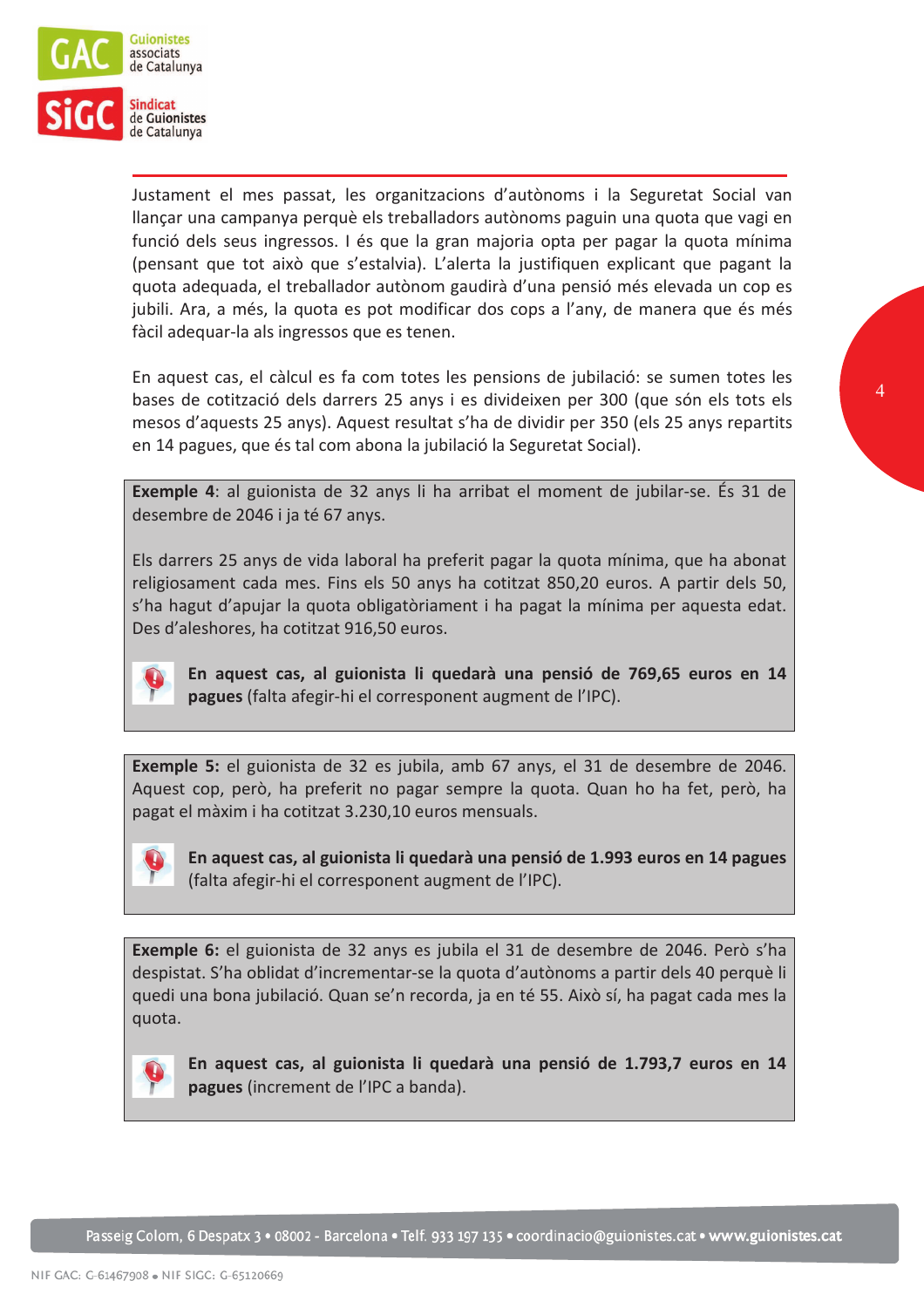

També hi ha eines que ens faciliten la tasca, com aquesta aplicació de la mateixa Seguretat Social (però que, atenció, encara no està pensada per la reforma del mercat de treball):

https://sede.segs-ocial.gob.es/Sede\_1/ServiciosenLinea/Ciudadanos/231479#documentoEXE

El govern espanyol està negociant amb els col·lectius implicats la possibilitat que els treballadors autònoms es puguin prejubilar. De moment, no poden. Els únics que hi poden accedir són els que cotitzin des d'abans de l'1 de gener del 1967 i que hagin cotitzat com a mínim un 25% de la seva vida laboral fora del règim d'autònoms.

#### **Baixa**

Els autònoms tenen dret a cobrar la baixa quan porten més de 3 dies malalts. És el que s'anomena 'declaració d'incapacitat laboral' i va inclosa en la quota que paga el treballador autònom. Són baixes per malalties o per accidents que no tinguin a veure amb la feina. I és que el treballador autònom no té coberts els accidents laborals (si no és que paga la quota que els cobreix).

Els primers 21 dies que estigui de baixa cobrarà un 60% del que hagi cotitzat el mes anterior a agafar la baixa. A partir del 21è dia, es cobra un 75%.

**Exemple 7** 

Un treballador autònom que cotitza el mínim: 850,20 euros al mes.

Els primers 21 dies de baixa cobrarà 502 euros

La resta de dies cobrarà 638 euros

#### **Exemple 7**

Un treballador autònom que cotitza el màxim: 3.230,10 euros al mes.

Els primers 21 dies de baixa cobrarà 1906 euros

La resta de dies cobrarà 2423 euros

En canvi, les dones que tinguin un fill, tenen dret a cobrar els 4 mesos de baixa per maternitat. Perceben el 100% de la base de cotització.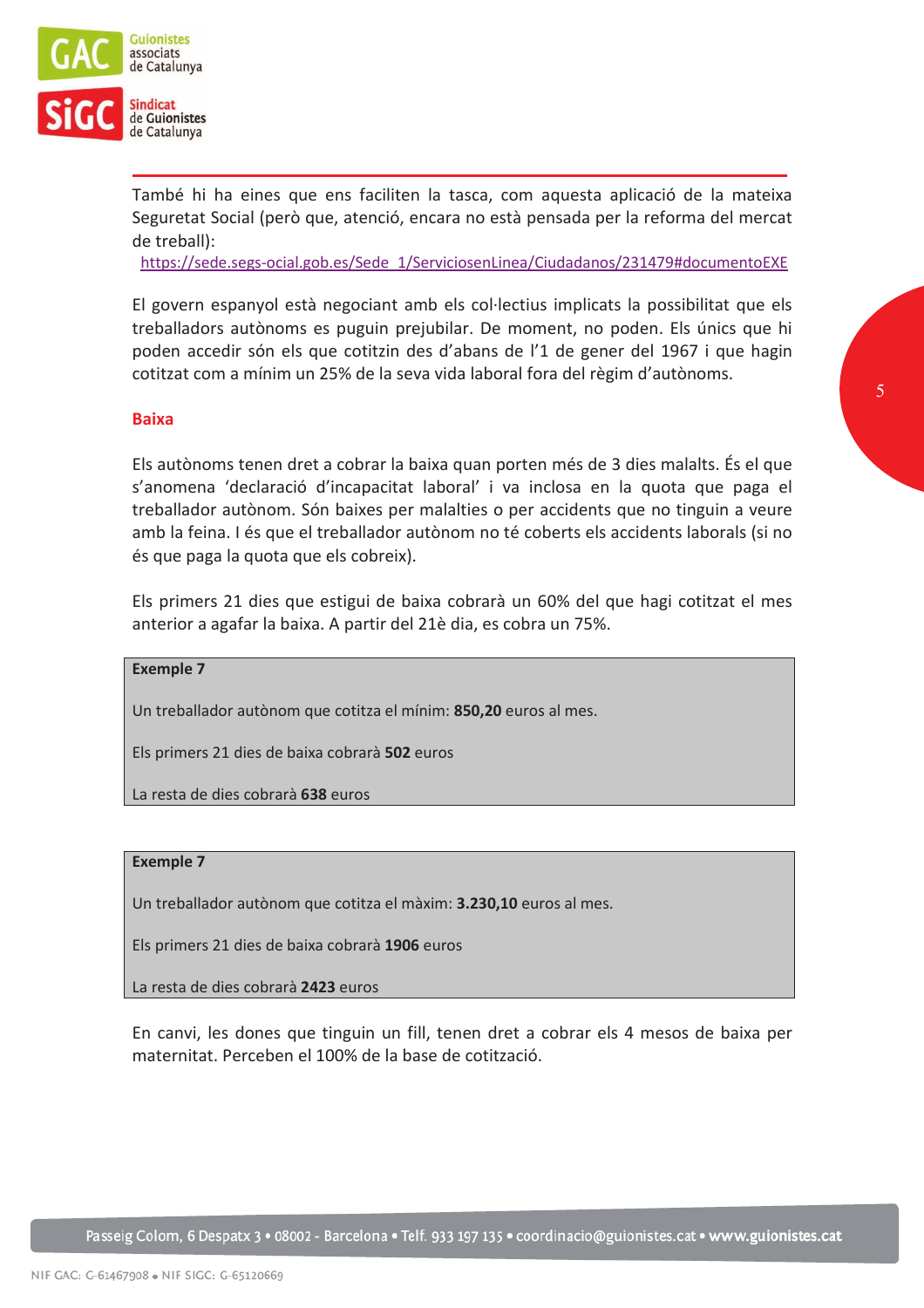

# **TREBALLADORS ASSALARIATS**

Són els que cotitzen al règim general de la Seguretat Social.

#### **Atur**

Tenen dret a cobrar la prestació de l'atur aquells treballadors assalariats que han treballat, com a mínim 360 dies. El subsidi es pot cobrar durant 4 mesos (que és el mínim) fins a 2 anys.

Però, atenció, no tots els treballadors assalariats que es queden sense feina tenen dret a cobrar l'atur. Hi té dret aquell treballador que:

- .- ha sigut acomiadat
- .- l'empresari que li dóna feina s'ha jubilat o s'ha mort
- .- és acomiadat a través d'un expedient de regulació (ERO)
- .- se li acaba el contracte
- .- és declarat incapaç per desenvolupar aquella feina

En canvi, no tenen dret a cobrar l'atur aquelles persones que deixen la feina de forma voluntària.

I com es pot saber el que es cobrarà estant a l'atur? D'entrada, la prestació és un percentatge de la base de cotització. El primer mig any que es cobra l'atur, aquest percentatge és un 70%. A partir dels 6 mesos, es redueix i passa al 60%. Però hi ha límits. El subsidi mínim és de 497 euros i el màxim puja als 1.397 euros (a l'hora de calcular-ho, també es té en compte si la persona aturada té fills al seu càrrec).

| Import mínim                              | <b>Euros mensuals</b> |
|-------------------------------------------|-----------------------|
| Si l'aturat no té fills al seu càrrec     | 497                   |
| Si té, com a mínim, un fill al seu càrrec | 664,74                |
|                                           |                       |
| Import màxim                              |                       |
| Si l'aturat no té fills al seu càrrec     | 1.087,20              |
| Si té un fill al seu càrrec               | 1.242,52              |
| Si té dos o més fills al seu càrrec       | 1.397,83              |
|                                           |                       |

#### Jubilació

La reforma del mercat laboral allarga l'edat de jubilació fins els 67 anys per a tots els col·lectius. Ara bé, un treballador es podrà jubilar als 63 anys si ha estat cotitzant a la Seguretat Social durant, com a mínim, 33 anys. I, en cas de crisi, la llei permet a un treballador avançar la seva edat de jubilació fins als 61.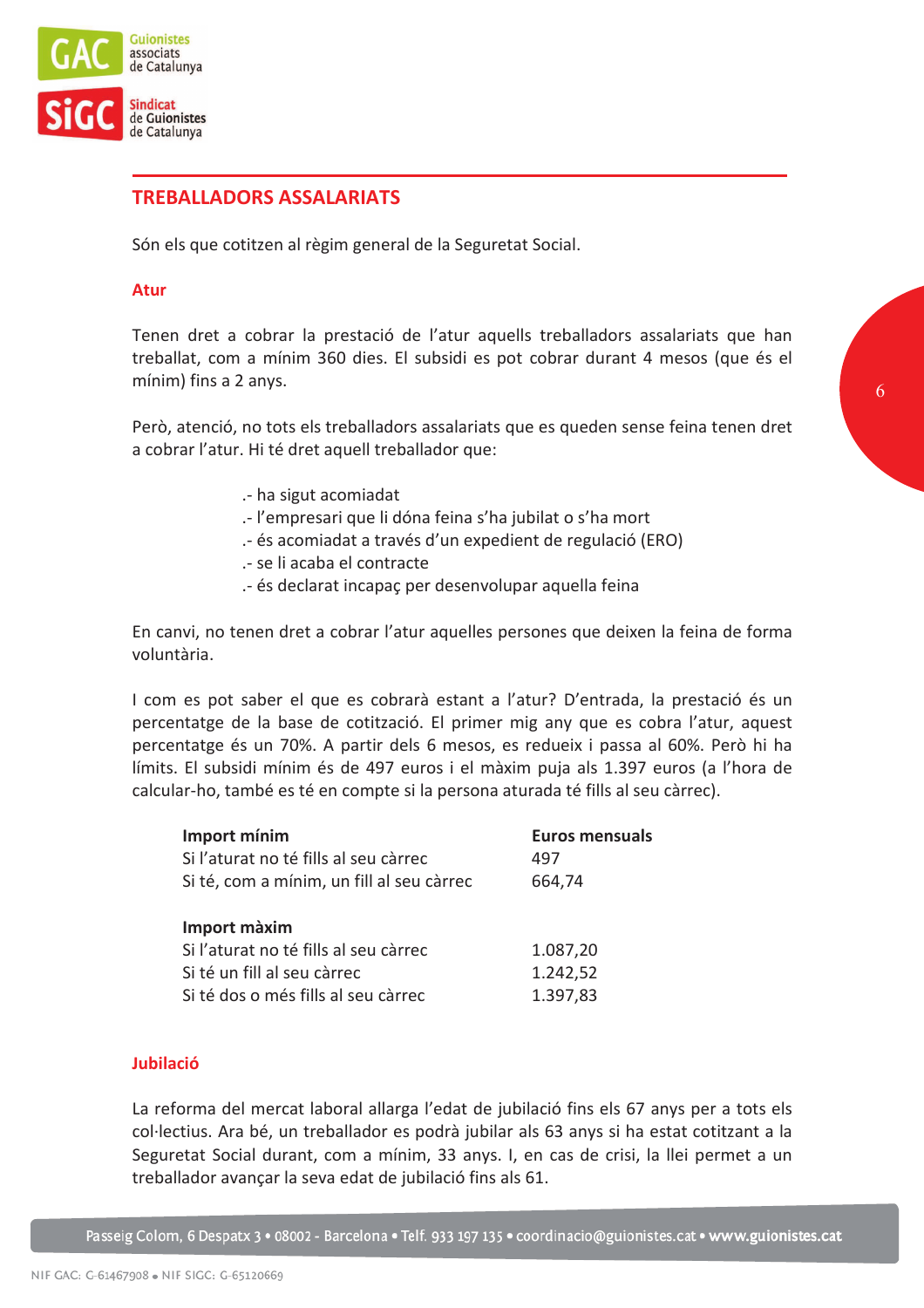

L'altre gran canvi que introdueix la reforma del mercat de treball respecte la legislació anterior és en com es calcula la pensió de jubilació. Fins ara, es calculava a partir del que aquella persona havia cotitzat els darrers 15 anys. Ara, aquest còmput s'amplia. Els càlculs es faran a partir dels últims 25 anys. És a dir que les pensions seran més baixes (i és que una persona com més gran és i més antiguitat té en una empresa, més diners cobra).

Exemple 8: Imaginem una dona de 65 anys que es jubila després d'haver cotitzat 35 anys. Es retira el 31 de desembre del 2010.

Es calculen les bases de cotització dels darrers 15 anys (dada que es troba en un epígraf de la nòmina). En aquest cas, doncs, es calcularà des del 1995.

Posem que els darrers 15 anys, aquesta dona ha cotitzat 1.500 euros cada mes.

Aquests 1500 euros s'han de multiplicar per 180 (que són tots els mesos dels darrers 15 anys). El resultat de l'operació són 270.000 euros.

Ara, aquests diners s'han de dividir per 210 (que són el que ha cobrat aquesta dona durant aquests 180 mesos però repartits en 14 pagues. Es fa així perquè la Seguretat Social fa 14 pagues). La divisió dóna 1.285,7 euros.

Aquesta dona que es jubila cobrarà una pensió de 1.285,7 euros en 14 pagues (amb la deguda actualització de l'IPC).

Exemple 9: Imaginem la mateixa dona que es jubila el 31 de desembre de 2027. Té 67 anys i n'ha cotitzat 38.

Es calculen les bases de cotització dels darrers 25 anys (dada que es troba en un epígraf de la nòmina). En aquest cas, doncs, es calcularà des del 2002.

Posem que els darrers 15 anys, aquesta dona ha cotitzat 1.500 euros cada mes. Però els 10 anteriors cobrava menys (perquè no tenia tants plusos a la nòmina). Durant aquest temps, només n'ha cotitzat 1.000.

Aquests 1500 euros s'han de multiplicar per 180 (que són tots els mesos dels darrers 15 anys); els 1.000 euros s'han de multiplicar per 120 i els resultats de les dues operacions sumar-los. Dóna 390.000 euros.

Ara, aquests diners s'han de dividir per 350 (que són el que ha cobrat aquesta dona durant aquests 300 mesos però repartits en 14 pagues. Es fa així perquè la Seguretat Social fa 14 pagues). La divisió dóna 1.114,2 euros.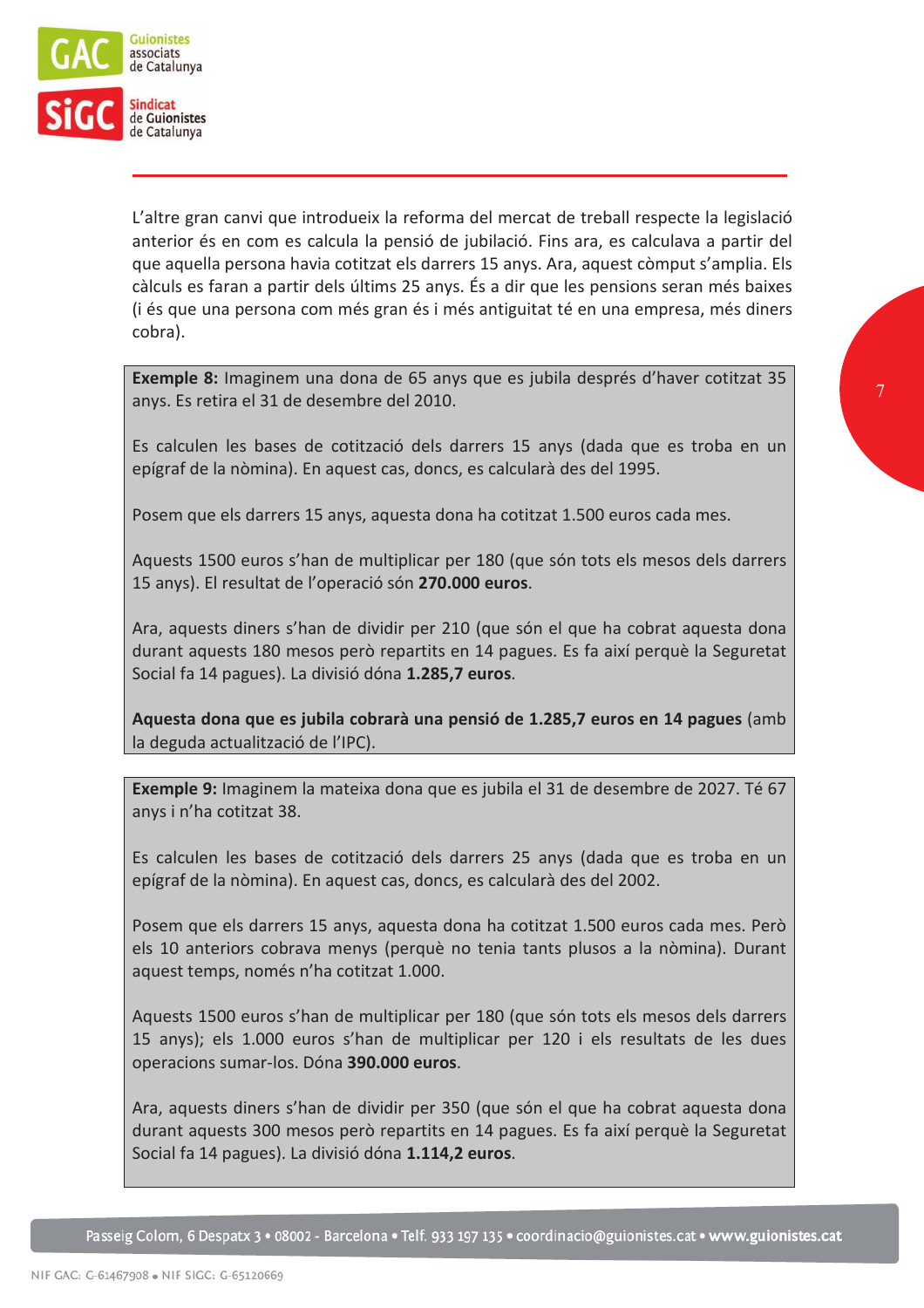

Aquesta dona que es jubila cobrarà una pensió de 1.114,2 euros en 14 pagues (amb la deguda actualització de l'IPC). Per tant, amb la reforma hi ha sortit perdent 171 euros mensuals i 2.394 al cap de l'any.

### **Baixa**

Si el conveni no diu el contrari, els 3 primers dies que el treballador no va a la feina perquè està malalt, no té dret a cobrar res (tot i que hi ha empreses que, digui el que digui el conveni, els paguen). Durant els primers 21 dies que el treballador està de baixa, té dret a cobrar un 60% de la seva base de cotització (és un epígraf que surt a la nòmina i que no té perquè coincidir amb el salari base en brut). A partir del dia 21, cobrarà un 75% de la base de cotització.

# **ELS ARTISTES**

Els artistes són treballadors assalariats com els que hem comentat en el darrer apartat. Els contracta un empresari i els dóna d'alta de la Seguretat Social. Això implica que tenen tots els drets d'un assalariat (atur, baixa per malaltia i per accident laboral i jubilació) i que les quotes a la Seguretat Social les paga l'empresari (i no el treballador com passa amb els autònoms). Els artistes, però, tenen algunes condicions molt concretes respecte els assalariats que no tenen aquesta especificitat.

Qui és considerat artista?

- aquella persona que desenvolupa una activitat davant de públic

- el que treballa en una activitat que serà enregistrada per difondre-la més tard en els següents mitjans: teatre, cinema, ràdio, televisió, places de toros, circs, sales de festa, instal·lacions esportives...

Qui no es pot considerar artista?

.- la persona que actua en l'àmbit privat

.- els tècnics de so, llums

Ara com ara, els guionistes no es poden incloure en el col·lectiu artístic, malgrat així ho reivindiquin.

Les condicions de l'artista són molt similars a les dels treballadors assalariats que no tenen aquesta particularitat, tot i que hi ha algunes excepcions.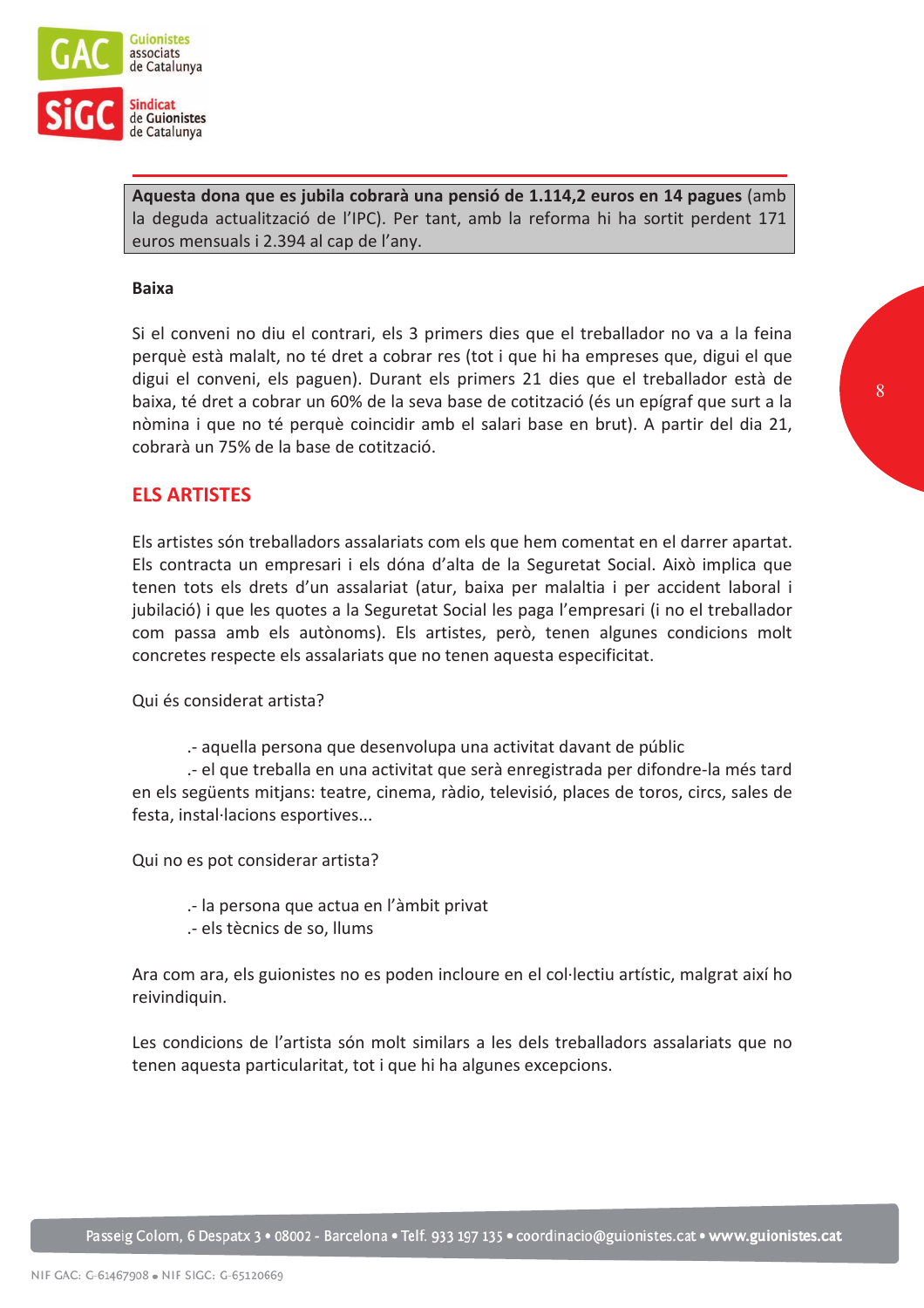

# Particularitats del Règim de l'Artista

Aquest règim parteix de la base que un artista no treballa els 365 dies de l'any. És per això que la seva cotització a la Seguretat Social computa més que la d'un assalariat al règim general.

Un artista cobra per dia treballat i també cotitza per dia treballat. Depenent de la categoria a la que estigui inscrit, les seves bases de cotització són unes o altres. I depenent del que cobri, cotitzarà per uns diners o uns altres. La relació és la següent:

| Sou íntegre diari             | Cotització diària |
|-------------------------------|-------------------|
| Fins a 366 euros              | 215 euros         |
| De 366,01 euros a 658 euros   | 271 euros         |
| De 658,01 euros a 1.100 euros | 323 euros         |
| Més de 1.100,01 euros         | 430 euros         |

Per saber quants dies té cotitzats un artista cada any, s'ha de sumar tot el que ha cotitzat durant l'any i s'ha de dividir per 365. Si el resultat supera la base mínima (aquest 2011: 28,34 euros per dia), l'artista tindrà cotitzats els 365 dies de l'any.

Exemple 10: l'any 2011, un actor ha cotitzat 15.000 euros.

Dividim els 15.000 euros pels 365 dies de l'any. El resultat són 41,09 euros.

Aquesta xifra és superior a la base mínima diària (28,34). Per tant, tindrà cotitzats tots els dies de l'any.

Si no supera la base mínima, aleshores el que s'ha de fer és sumar totes les bases de cotització d'aquell any i dividir-les per la base mínima. El resultat són els dies que aquell artista tindrà cotitzats aquell any.

Exemple 11: un actor ha cotitzat 8.000 euros l'any 2011.

Dividim els 8.000 euros pels 365 dies de l'any. El resultat són 21,91 euros.

Aquesta quantitat és inferior a la base mínima diària (28,34). Per saber quants dies té cotitzats, hem de dividir els 8.000 euros per la base mínima. Surt que ha cotitzat 282 dies.

Aquestes operacions es fan a finals d'any, quan l'artista ha de declarar a la Seguretat Social tot el que ha cotitzat aquell any que s'acaba. És el que se'n diu la "regularització anual" (que la fa la Seguretat Social). D'aquesta manera sap els dies que té cotitzats tant pel que realment ha cotitzat com pel que ha cobrat (cosa que es fa dividint tots els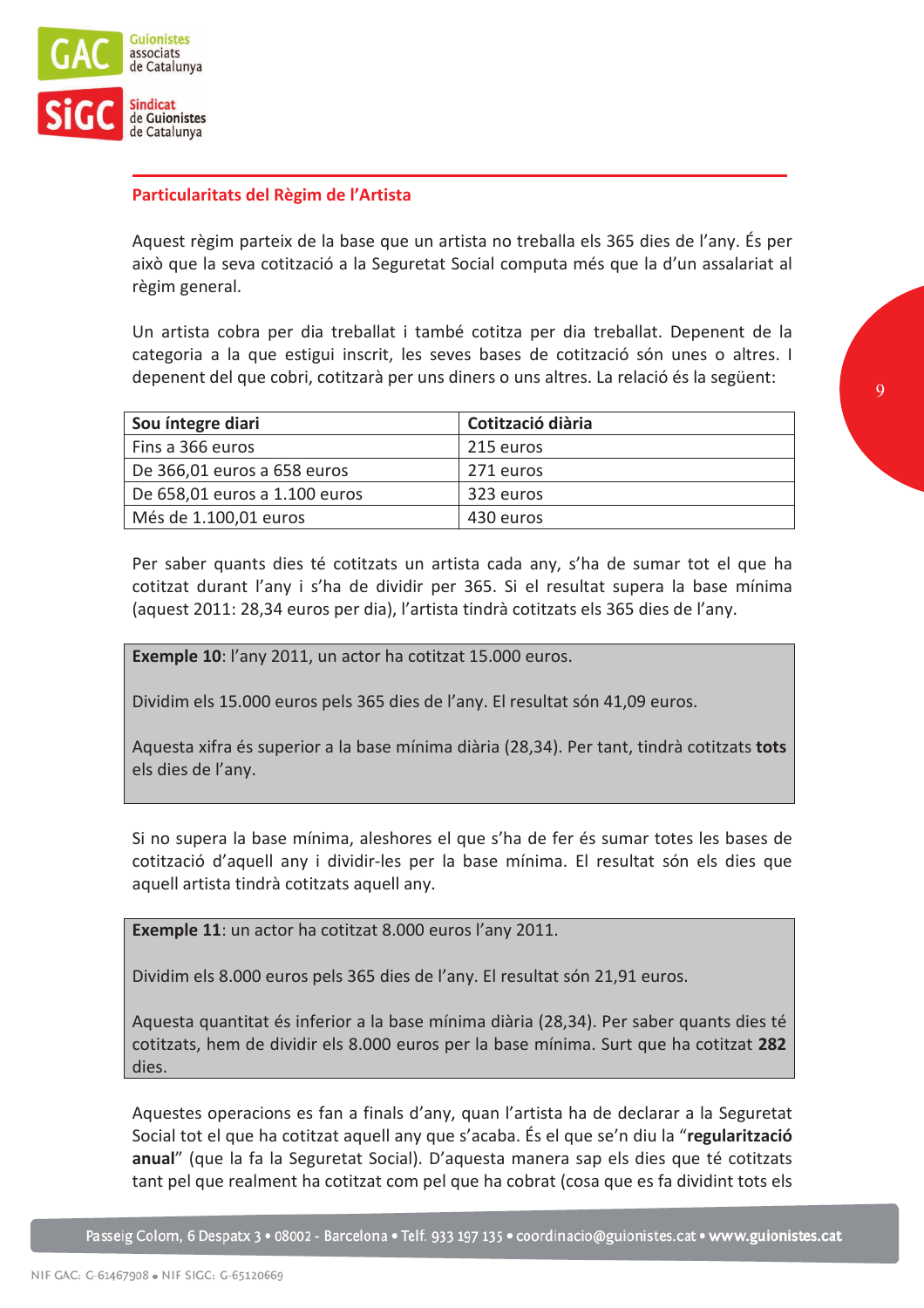

ingressos que ha tingut aquell any per 365). Aleshores, té l'opció de decidir quina quantitat vol que sigui la que computi com a cotitzada (és a dir, quina és la que més el beneficia de cara a la pensió de jubilació o a l'atur).

En aquest cas, pot ser que aquest artista s'adoni que el beneficia més cotitzar pel que ha cobrat. Aleshores, pot escollir aquesta opció sempre i quan aboni la diferència a la Seguretat Social. Pagar, en aquest cas, és totalment voluntari (ni l'artista està obligat a fer-ho ni tampoc la Seguretat Social li posarà una multa per no fer-ho). En canvi, si un cop feta la regularització, resulta que ha pagat més del que ho havia de fer, la Seguretat Social li abona la diferència (la Seguretat Social ho abona sempre, no és una cosa voluntària com per part de l'artista).

## Atur i iubilació

L'atur i la jubilació es calculen de la mateixa manera que la resta de treballadors que cotitzen al règim general. L'única diferència que hi ha és el que s'ha comentat anteriorment: la manera de saber quants dies té cotitzats l'artista.

En el cas de l'atur, hi ha una altra diferència, que és el càlcul del subsidi d'atur. Es compta tot el que ha cobrat aquella persona els 180 dies abans de quedar-se sense feina i es divideix pels dies que ha cotitzat.

Exemple 12. Un actor es queda sense feina. Els 180 dies abans de quedar-se a l'atur ha cotitzat 4.000 euros.

Dividim els 4.000 euros per 180 dies. El resultat són 22,2 euros per dia. Una xifra que està per sota a la base mínima diària (28,34 euros).

Per tant, ara hem de saber quants dies té cotitzats. Hem de dividir els 4.000 euros per la base mínima diària. El resultat són 141,14 dies cotitzats.

I per saber el que cobrarà, hem de dividir els 4.000 euros entre 141 dies. Aquest actor que s'ha quedat a l'atur rebrà un subsidi diari de 28,36 euros.

Tenint en compte, que el primer mig any que s'està a l'atur es cobra un 70% del que s'ha cotitzat, aquest actor cobrarà 595,56 euros. A partir del 7è mes que estigui a l'atur, cobrarà 510,48 euros.